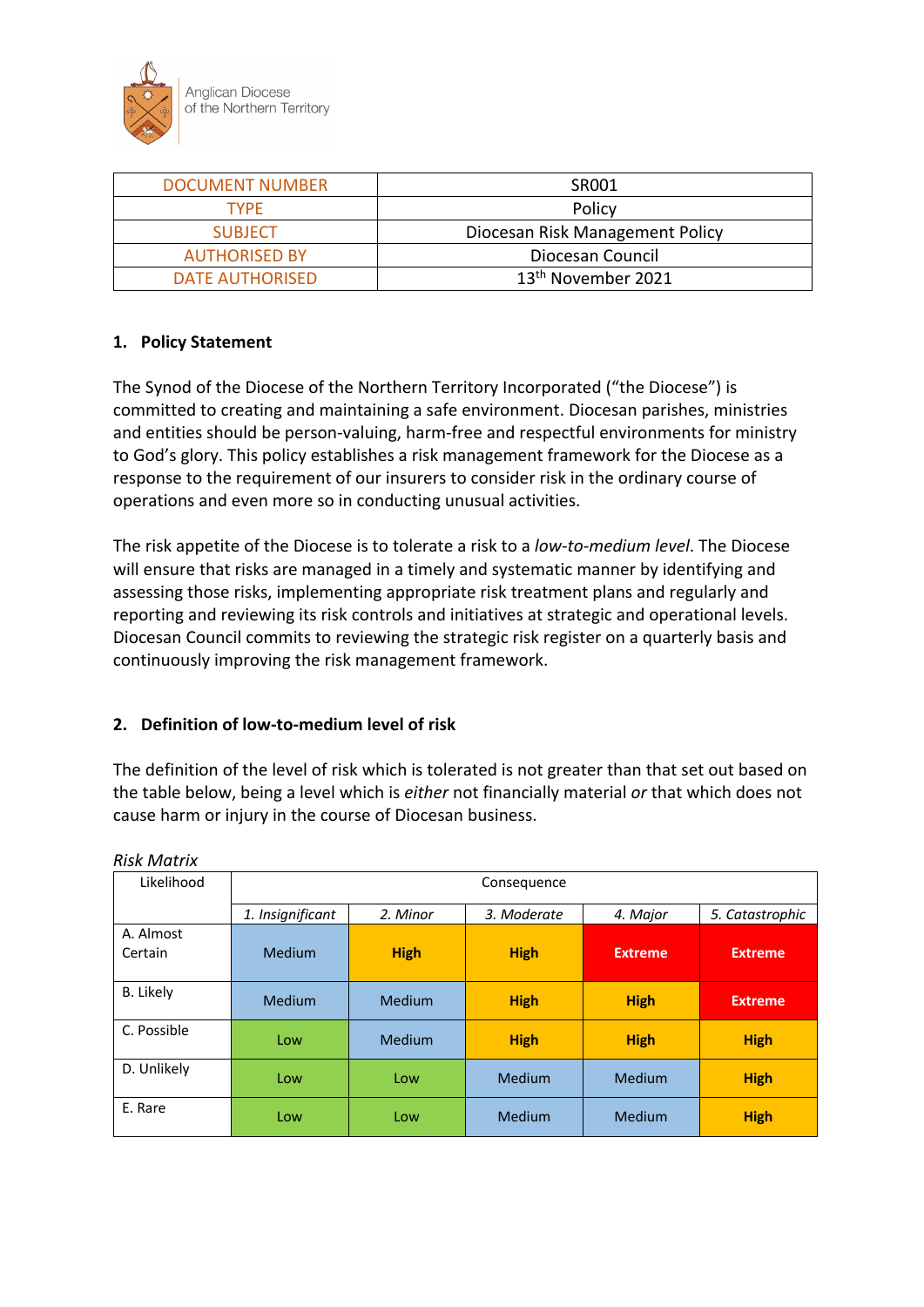

## The Risk Matrix is used to determine the rating of the risk presented and to take appropriate action as follows:

| <b>Risk</b>    | Response                                                                        |
|----------------|---------------------------------------------------------------------------------|
| Rating         |                                                                                 |
| <b>Extreme</b> | <b>Unacceptable</b> , must be given immediate senior management attention       |
| <b>High</b>    | Active management required, must have considerable management to treat risk and |
|                | monitor effect on organisation                                                  |
| <b>Medium</b>  | Tolerable, risks should be managed to reduce to as low as reasonably possible   |
| Low            | No action required, manage and monitor with normal operational practices        |

## *Likelihood of Risk Occurrence*

| <b>Risk Rating</b> | Description                                                   |
|--------------------|---------------------------------------------------------------|
| A. Almost Certain  | Commonly occurs: 90% chance of risk event occurring; or       |
|                    | Almost certain to occur in the next 3–12 months.              |
| <b>B.</b> Likely   | Known to occur: 60-80% chance of risk event occurring; or     |
|                    | Likely to occur in the next $1-2$ years.                      |
| C. Possible        | May occur: 30-60% chance of risk event occurring; or          |
|                    | May occur within the next 2-5 years.                          |
| D. Unlikely        | Not likely to occur: 5-30% chance of risk event occurring; or |
|                    | May occur within the next 5-20 years.                         |
| E. Rare            | Exceptional/highly unusual: <5% chance of occurring; or       |
|                    | A more than once in 20 year event.                            |

## *Consequences of Risk Occurrence*

| Consequence                   | 1. Insignificant                                                                                                           | 2. Minor                                                                                                                   | 3. Moderate                                                                                                                 | 4. Major                                                                                                           | 5. Catastrophic                                                                               |
|-------------------------------|----------------------------------------------------------------------------------------------------------------------------|----------------------------------------------------------------------------------------------------------------------------|-----------------------------------------------------------------------------------------------------------------------------|--------------------------------------------------------------------------------------------------------------------|-----------------------------------------------------------------------------------------------|
| <b>Business</b><br>Disruption | Local non-critical service<br>not resolved                                                                                 | Local critical service not<br>resolved for <4 weeks                                                                        | Local critical service not<br>resolved for >4 weeks                                                                         | Diocese-wide critical<br>service not resolved <4<br>weeks                                                          | Diocese-wide critical<br>service not resolved >4<br>weeks                                     |
| WHS: Injury                   | Injury requiring first aid<br>within no lost time                                                                          | Injury requiring first aid<br>within normal leave<br>entitlements                                                          | Injury requiring<br>hospitalisation within<br>normal leave entitlements                                                     | Life-threatening injury<br>preventing work <12<br>mths/NT WorkSafe<br>involvement                                  | Life-threatening injury<br>preventing work >12<br>mths/NTWorkSafe<br>involvement              |
| WHS:<br>Safety                | Threat/event involving<br>local leadership                                                                                 | Threat/event involving<br><b>Bishop's Office</b>                                                                           | Threat/event involving of<br>civil/eccl. authorities                                                                        | Event involving civil/eccl.<br>authorities with redress<br>$<$ \$1 $m$                                             | Event involving civil/eccl.<br>authorities with redress<br>>51m                               |
| Financial/D<br>ata            | Event with <\$0.01m<br>impact                                                                                              | Event with<br>\$0.01m-\$0.05m impact                                                                                       | Event with<br>\$0.05m-\$0.5m impact;<br>critical data<br>reconstruction <3 FTE<br>mths; single user data<br>security breach | Event with \$0.5m-\$1m<br>impact; critical data<br>reconstruction >3 FTE<br>mths; Diocesan data<br>security breach | Event with >\$1m impact;<br>critical data irretrievable;<br>sensitive data security<br>breach |
| Legislative<br>Compliance     | Individual complaint<br>resolved by local<br>leadership; lack of<br>awareness of civil<br>regulations/internal<br>controls | Individual complaint<br>resolved by Bishop's<br>Office; minor non-<br>compliance civil<br>regulations/internal<br>controls | Individual action resolved<br>pre-trial; substantial non-<br>compliance civil<br>regulations/internal<br>controls           | Class action resolved pre-<br>trial; individual action<br>with court appearance                                    | Class action resulting in<br>court appearance                                                 |
| Reputation<br>/Image          | Issue broadcast on<br>selective media resolved<br>by local leadership                                                      | Issue broadcast on<br>selective media resolved<br>by Bishop's Office; loss of<br><5% Diocesan members                      | Issue broadcast on<br>Territory media resolved;<br>loss of 5-10% Diocesan<br>members                                        | Unresolved issue<br>broadcast on Territory<br>media; loss of 10-50%<br>Diocesan members                            | Unresolved issue<br>broadcast on national<br>media; loss of >50%<br>Diocesan members          |
| <b>Strategic</b>              | Delays in business-as-usual<br>operations affecting<br>objectives                                                          | Delays in delivery of<br>operational unit's<br>objective                                                                   | Permanent failure of<br>operational unit's<br>objective                                                                     | Permanent failure of<br>element of strategic<br>objective                                                          | Permanent failure of<br>strategic objective                                                   |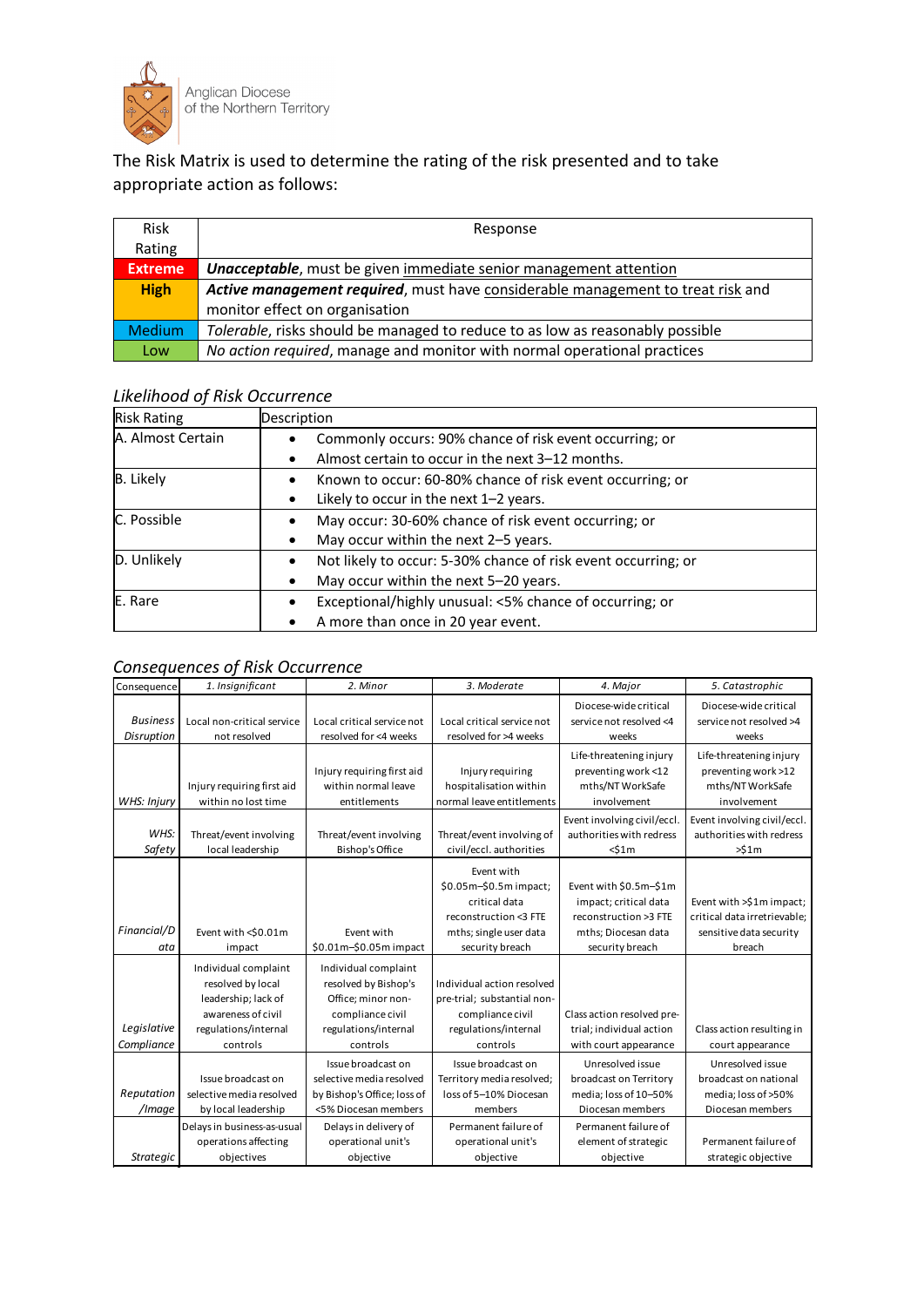

# *Explanation of Likelihood and Consequence rating scales*

Within the normal scale of operations, the Diocese is able to tolerate the regular risks with insignificant consequences (e.g. up to \$10,000 in financial losses, injury requiring first aid from qualified first aiders) through its insurance programs (including the proposed aggregate deductible fund) and its business-as-usual operations (i.e. *almost certain* likelihood, *insignificant* consequences -> *medium* risk rating). However, regular losses over these amounts or levels of damage are deemed to be too costly to tolerate.

Equally, the possibility of losses up to \$500,000 or lost time incidents within sick leave entitlements are to be considered in setting internal controls in business-as-usual operations (e.g. sudden 10% drop in value of managed investments of the Diocese), but may occasionally occur (i.e. *possible* likelihood, *moderate* consequences -> *medium* risk rating). However, losses beyond this amount are not tolerated under any circumstances and so risk must be actively managed, recognising that this will require controls, cost and/or possibly a decision not to undertake certain activities.

# **3. Guiding Principles and Commitment**

The Diocese recognises that effective risk management is:

- *integral* to all organisational activities
- *structured & comprehensive*
- *customised* to organisation's external and internal context related to its objectives
- *involves* stakeholders to become an informed process
- *dynamic* in terms of responding to changes to external and internal context
- built on *reporting of relevant information*
- affected by *culture*
- a process of *continuous improvement*

The Diocese therefore commits to:

- integrating a risk management framework into all organisational activities, including the assignment of responsibility and accountability for same and need for consultation;
- allocating resources to risk treatment initiatives and risk management controls;
- aligning risk management with its objectives, strategy and culture; systematic monitoring of risk treatments and controls *and* continuous improvement.

# **4. Implications**

For clarity, this policy is a requirement of our insurers in the insurance renewal process. It should be noted that our insurance policies do not cover "everything"—they are all limited to what is deemed the typical operations of the Diocese. This includes the requirement for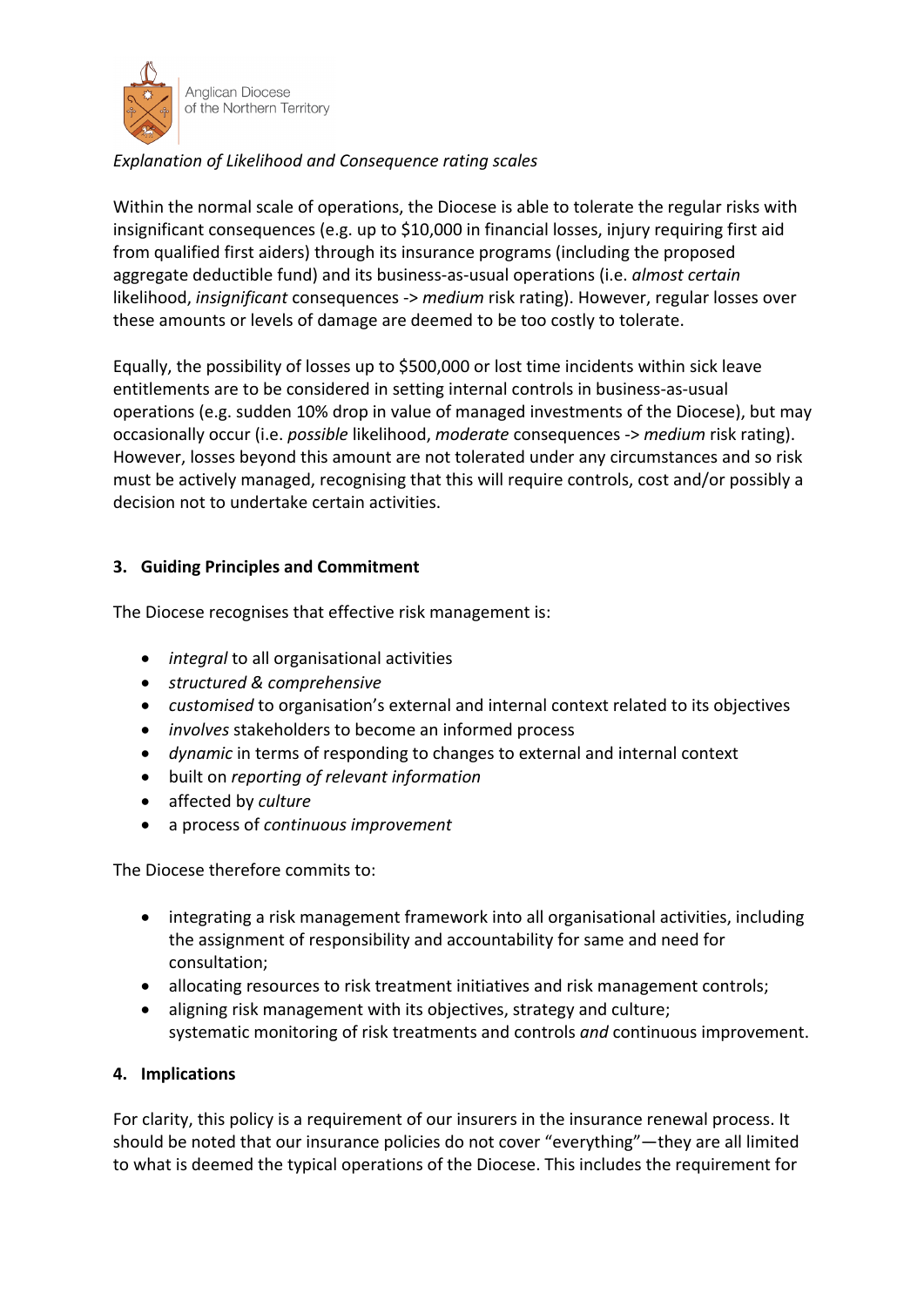

management to anticipate potential risks of activities they are undertaking. It is possible that cover could be reduced or even denied if, in hindsight, management is deemed not to have fulfilled its duties diligently.

In order to enable the treatment of risks according to the risk appetite of the Diocese, the following mechanisms shall be set in place to monitor the completeness and effectiveness of risk management across the Diocese. The key implication on the operations of the Diocese is as follows:

• *Any activity that might give rise to a risk greater than a low-to-medium rating requires the design, implementation, review/reporting, evaluation and continuous improvement of a risk management plan.* Whereas the core business of the Diocese (its parish ministries) have business-as-usual internal controls to manage risk (e.g. Safe Ministry, professional standards protocols, WH&S policies & procedures, incident/hazard reporting, external audit, governance bodies at multiple levels, insurance specifically covering the "usual" activities of the Diocese), *the effect of this policy is that each key operational unit (i.e. parishes, Diocesan Office, ministry units with independent operations) shall implement such a risk management process for any new or non-standard operational initiatives (e.g. one-off camps, new ministries, activities atypical of daily/weekly services).*

Subsidiary implications on the operations of the Diocese include:

- Each and every incident and hazard reported to the Registrar or Director of Professional Standards with an inherent risk rating greater than low-to-medium above shall be reported to Diocesan Council (without breaching the confidentiality of those involved) with an appropriate risk treatment plan and status of progress made thereto;
- The Property & Finance Committee shall provide advice and recommendation in relation to the Diocesan risk management framework including internal control, nonfinancial risks (e.g. operational, reputational, strategic), external auditing and recommendations implementation, business continuity, WHS and insurance;
- Within the context of risks associated with ministry in the Diocese, the Safety Ministry Reference Group shall write, review and provide recommendations to Diocesan Council in relation to Safe Ministry-related Ordinances, Policies, Protocols and training requirements; and
- The Registrar shall develop and maintain a Strategic Risk Register and (where relevant) Operational Risk Registers so as to monitor and report effectively on risks inherent in the operation of the Diocese. This shall be reported to Diocesan Council quarterly for evaluation with a view to continuous improvement of the risk management framework.
- The Diocesan Business Services Team shall provide support to operational units and for operational initiatives in relation to risk management framework and process where requested.